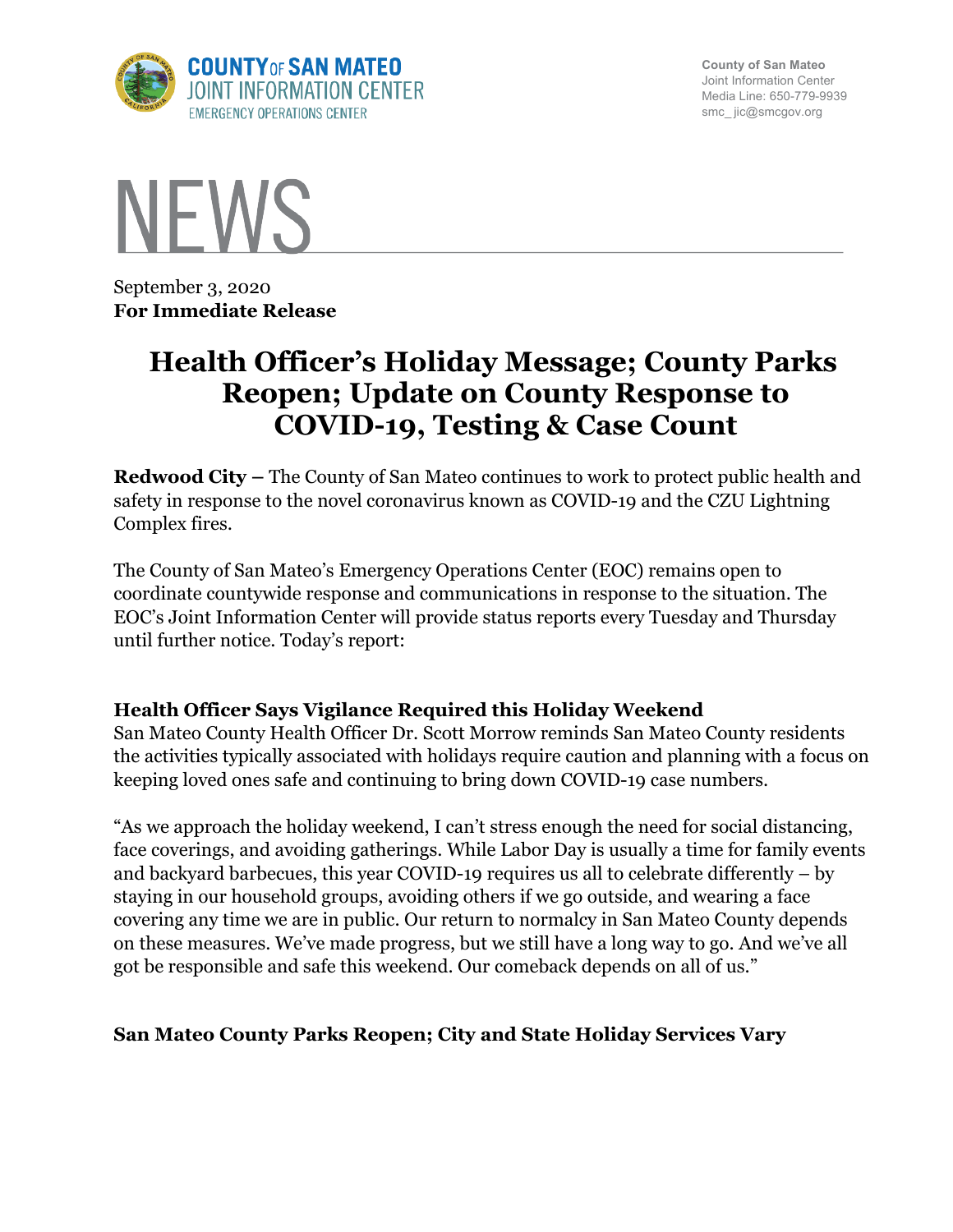Fourteen San Mateo County Parks reopened Sept. 3 after closing Aug. 20 when park rangers were assigned to assist with the CZU Lightning Complex fire.

In keeping with current San Mateo County Health Orders and state guidelines, park visitors are reminded to carry a face covering and wear it when a distance of six feet can't be maintained. Drop-in picnic tables are for single household use only and group gatherings are not allowed in picnic areas.

See a list of open San Mateo County Parks.

Pescadero Creek, Sam McDonald and Memorial parks are contained in the mandatory evacuation zone of the CZU Lightning Complex fire and remain closed.

The City of Pacifica will close all beaches and beach parking lots from sunrise Saturday, Sept. 5 to sunrise Tuesday, Sept. 8.

Some California State parks and beaches in San Mateo County remain closed due to area fires. See state park information here.

#### **County Manager's Media Briefing on YouTube**

The Sept. 2, 2020, media briefing on the County of San Mateo's response to COVID-19 hosted by San Mateo County Manager Mike Callagy can be viewed at https://youtu.be/\_voheNTA5Q0

Subscribe to the County's YouTube channel at https://www.youtube.com/user/sanmateocountygov

## **COVID-19 Testing Resources Available**

San Mateo County's no-cost COVID-19 testing is available without restriction to anyone and without regard to insurance coverage. It is advisable to schedule an appointment up to 72 hours in advance with Verily/Project Baseline, at https://bit.ly/2xk73OL

If you don't have access to the internet, there may be a volunteer on site who can assist you.

The following locations are open 8 a.m. to 3 p.m.

## **North Fair Oaks: Sept. 4 (New Location)** Stanford Parking Lot

2685 Bay Road